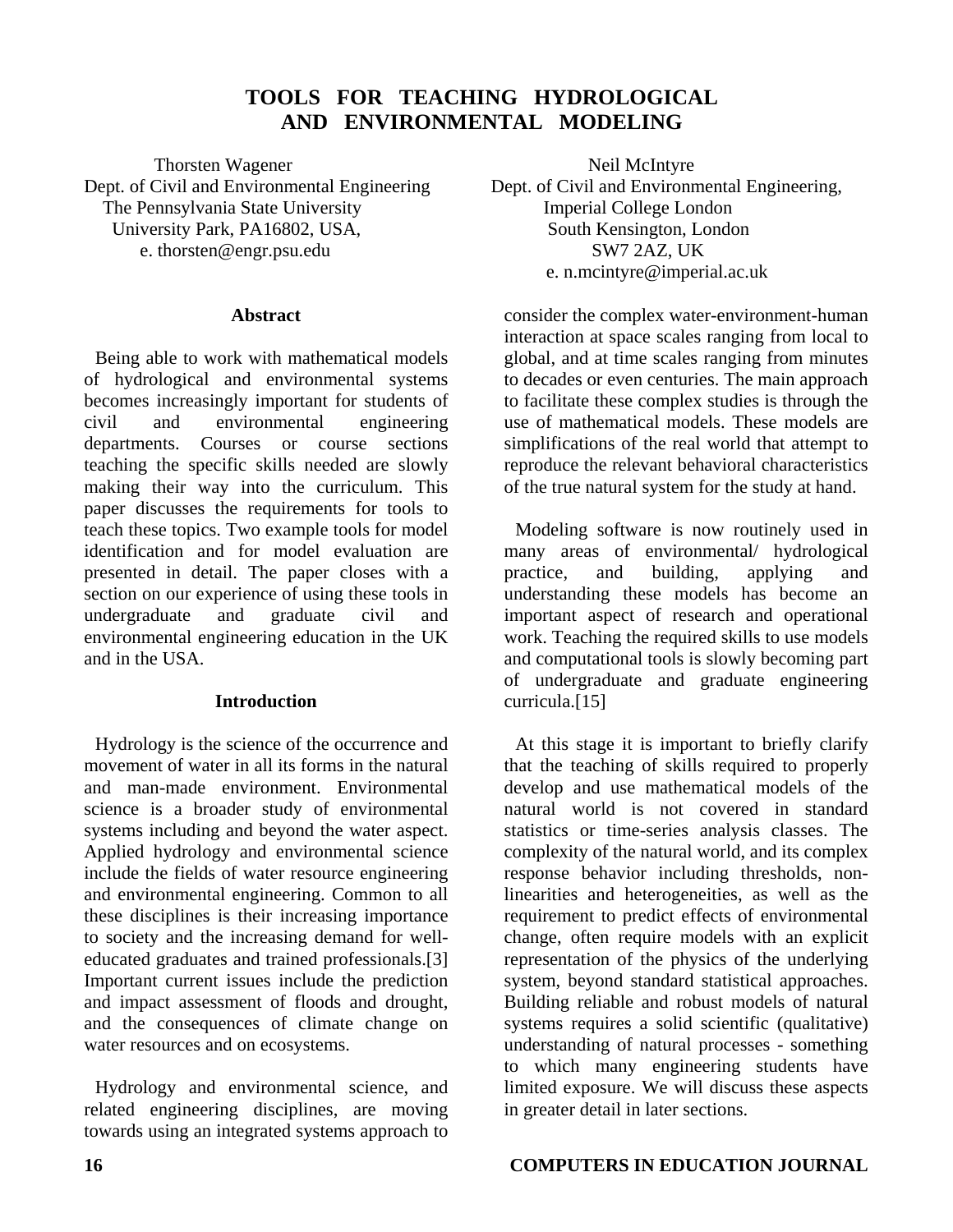Consequences of the above discussion are that specific courses are required to teach modeling skills, or at least sections of courses have to be devoted to this task, and appropriate tools are required to facilitate this teaching. In this paper we explore these two issues utilizing examples of tools developed and used in both undergraduate and graduate courses in civil and environmental engineering departments in the UK (Imperial College London) and the USA (Pennsylvania State University). The following sections introduce the elements that should be covered in such a class, examples of tools that have been proven to be successful in implementing such a class, and discuss experience in teaching this topic in general.

#### **Modeling Curriculum/Protocol**

The basic of good practice is a proper modeling protocol which is followed during model development, identification, application and evaluation. Reasons for following such a structured and transparent approach include the need for establishing credibility of the model results for (often non-expert) users and for the acceptance of the chosen model.[5] It also includes a thorough assessment of the reliability of the model results in the face of unavoidable uncertainties when modeling natural systems.[1] Limited time and limited resources might sometimes preclude the full implementation of a modeling protocol in engineering practice. However, this only increases the need for students to develop a thorough understanding of the important aspects of a modeling protocol.

In the context of this paper we define a modeling protocol as the *formalized process of applying mathematical models* of hydrological or environmental systems. Different modeling protocols have been suggested in the literature.[14],[5] While these protocols differ in the steps they include and in their order, they nonetheless have common basic elements. Here we focus on these common elements, accepting that there can be differences in the approach chosen. We separate the modeling protocol into two main components: *model identification and* 

### **COMPUTERS IN EDUCATION JOURNAL 17**

Figure 1. Flow chart depicting typical steps of a modeling protocol.



*model evaluation* (Fig. 1). Model identification deals with the task of finding the appropriate model and parameters. Model evaluation deals with the task of estimating how well the model describes the real world system for the task at hand, and how uncertain the model and its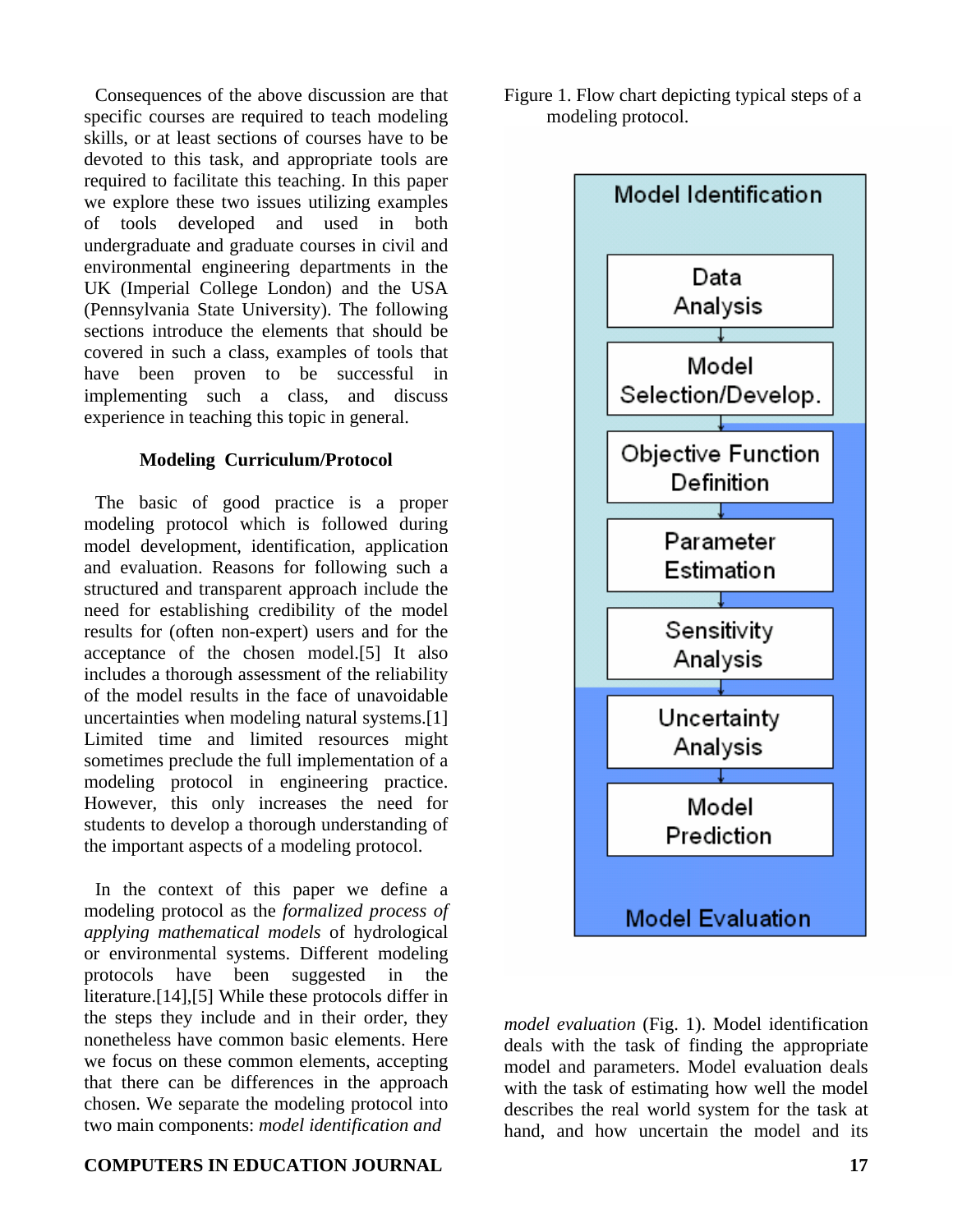predictions are. There are multiple stages or steps within each of these components. Figure 1 shows that some of the steps can be part of either model identification or model evaluation. Assuming that the modeling problem is properly defined beforehand, the following steps should be included:

- *Data analysis* collecting all available data and performing a quality analysis
- *Model selection/development* selecting one or more models that could be used to represent the system at hand. This decision is typically based on the following criteria: modeling purpose, available data and specific characteristics of the natural system to be modeled. Sometimes a new model (new code) has to be written if no current model is applicable. There is no objective way of performing this step and it is often based largely on the experience of the modeler.
- *Objective function definition* the definition of a numerical (or visual) measure of how to measure the performance of the model. This is usually a mathematical function summarizing the difference between observed and simulated system behavior.
- *Parameter estimation*  mathematical models of natural systems have parameters (within the mathematical functions of the model structure) that describe the specific characteristics of the location to be modeled. Examples of parameters include conductivities, storage capacities or decay rates. Many of these parameters cannot be measured in the field and have to be adjusted by matching observed and simulated system behaviors. This process is usually called calibration. In practice, considerable emphasis is usually placed on this stage for achieving a satisfactory model.[2]
- *Sensitivity analysis* this is an analysis to estimate which parameters are most

important to represent the system response correctly. Sometimes, unimportant parameters can be eliminated at this stage to simplify the parameter estimation stage (in an iterative process).

- *Uncertainty analysis* this is a step of increasing importance since decision makers request more and more that the reliability of the model and its predictions be quantified.
- *Model prediction* the final step is then to use the properly built and evaluated model for prediction of the variable of interest (e.g. streamflow). This step can include the estimation of uncertainty bounds on the prediction in addition to stating the best prediction only.

The recognition of the importance and intricacy of these stages has generated numerous lengthy textbooks and thousands of scientific papers/discussions. Hence, one can easily see the complexity of educating students on proper modeling procedures within a limited time. Each task involves significant amounts of understanding. Carefully designed lectures, supported by appropriate, easy-to-use tools are necessary to facilitate this.

## **General Tool Requirements**

General requirements for tools for hydrological and environmental modeling depend on how the tool is used in teaching. An overall requirement is, however, that the tool is representative of general model characteristics and modeling methods, and that it allows the lecturer to teach all stages of the modeling process. One important criterion for tool selection in this context is for how long the students are expected to work with the tool. If this time is short (say, over maximally 3-4 classes) then simplicity and a short learning curve are very important. If the students are expected to work with the tool over a longer period of time (say a semester) then flexibility of the tool becomes more of an issue. We have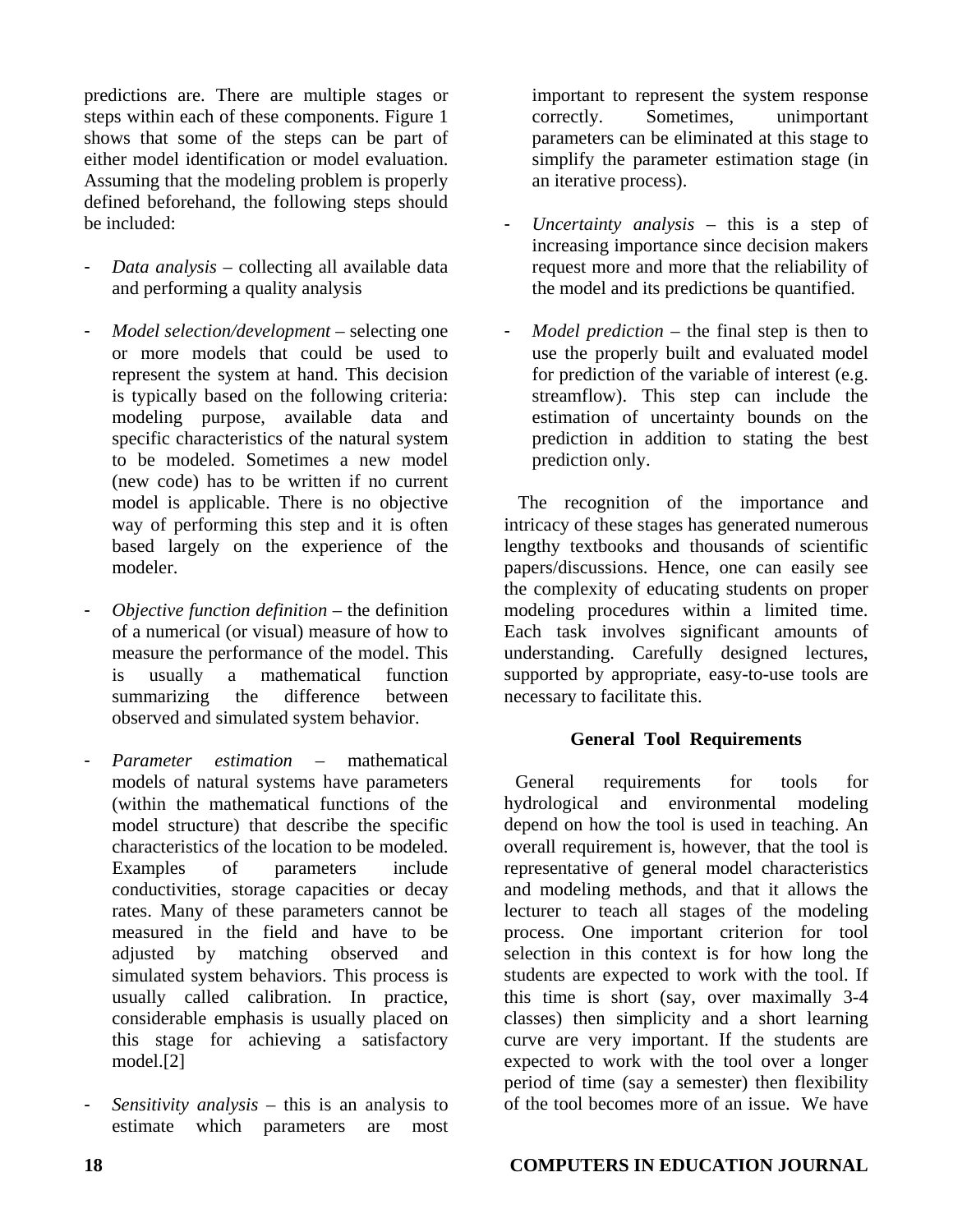used the tool (described in the next section) in three different settings:

- 1. In an undergraduate class (e.g. for a case study or extended homework assignment). Undergraduate students generally have a more limited ability in programming, which means that an easy to understand graphical user interface (GUI) is very important.[16] If the class size is large, an additional aspect is the ease with which students can understand the tool and a good user manual, since spending time with many students on an individual basis is often (unfortunately) infeasible. The software underlying the specific tool should preferably be one which the students encounter in different classes so that they feel comfortable using it.
- 2. Short-term use of the tool in a graduate class. – The requirements here are similar to those under point 1. The focus for the students has to be on applying the tool, rather than learning how to use it, if only very few lectures are spent on teaching the students how to use hydrological/ environmental models. This requires a good GUI and some pre-formatted data sets that the students can use. In some cases, it may be possible to link the teaching to other parts of the graduate curriculum, for example by

employing environmental data sets generated in another class. Furthermore, new modeling skills may be exploited and developed in subsequent research projects or in term projects as part of the class.

3. Long-term (throughout semester) use of the tool in a graduate class. – If the class focus is hydrological-environmental modeling for a longer period of time than the students will often be expected to write code themselves. This could take the form of individual programs, but a better approach – from our point of view – is the cumulative building of a toolbox. This way, new students benefit from the contributions and creativity of students that took the class before. It also allows them to critically review and subsequently improve previous contributions. The requirements this translates into include that the underlying programming language is easy to learn, even for students who had little or no exposure to this particular language. It should probably be an interpreted language (e.g. Matlab) that already includes many functions that can be used. The structure of the tool should be modular so that new contributions can be easily integrated and connected to existing elements. This requires a fixed input-output format for all modules.

Table 1. Requirements for a tool for the identification and evaluation of hydrological/environmental models.

| <b>Requirement</b>                       | <b>Explanation</b>                                                                                                                                                                                                                                                 |
|------------------------------------------|--------------------------------------------------------------------------------------------------------------------------------------------------------------------------------------------------------------------------------------------------------------------|
| <b>Graphical User Interface</b><br>(GUI) | A GUI enables students who do not have the necessary<br>programming skills to utilize the software nonetheless.                                                                                                                                                    |
| Modular structure                        | It should be easy to extend the software for more<br>capable students who can write additional components.<br>At the same time the software should be cumulative so<br>that it continuously grows. Each module type should<br>have a fixed input-output structure. |
| Based on multipurpose<br>software        | The software underlying the tool should be generic in<br>the sense that it can also be used in other courses for<br>programming tasks.                                                                                                                             |
| Based on easy to learn<br>language       | The software underlying the tool should be an easy to<br>learn language with many build in functions to be<br>utilized. The focus should be on gaining understanding,<br>not on the actual programming.                                                            |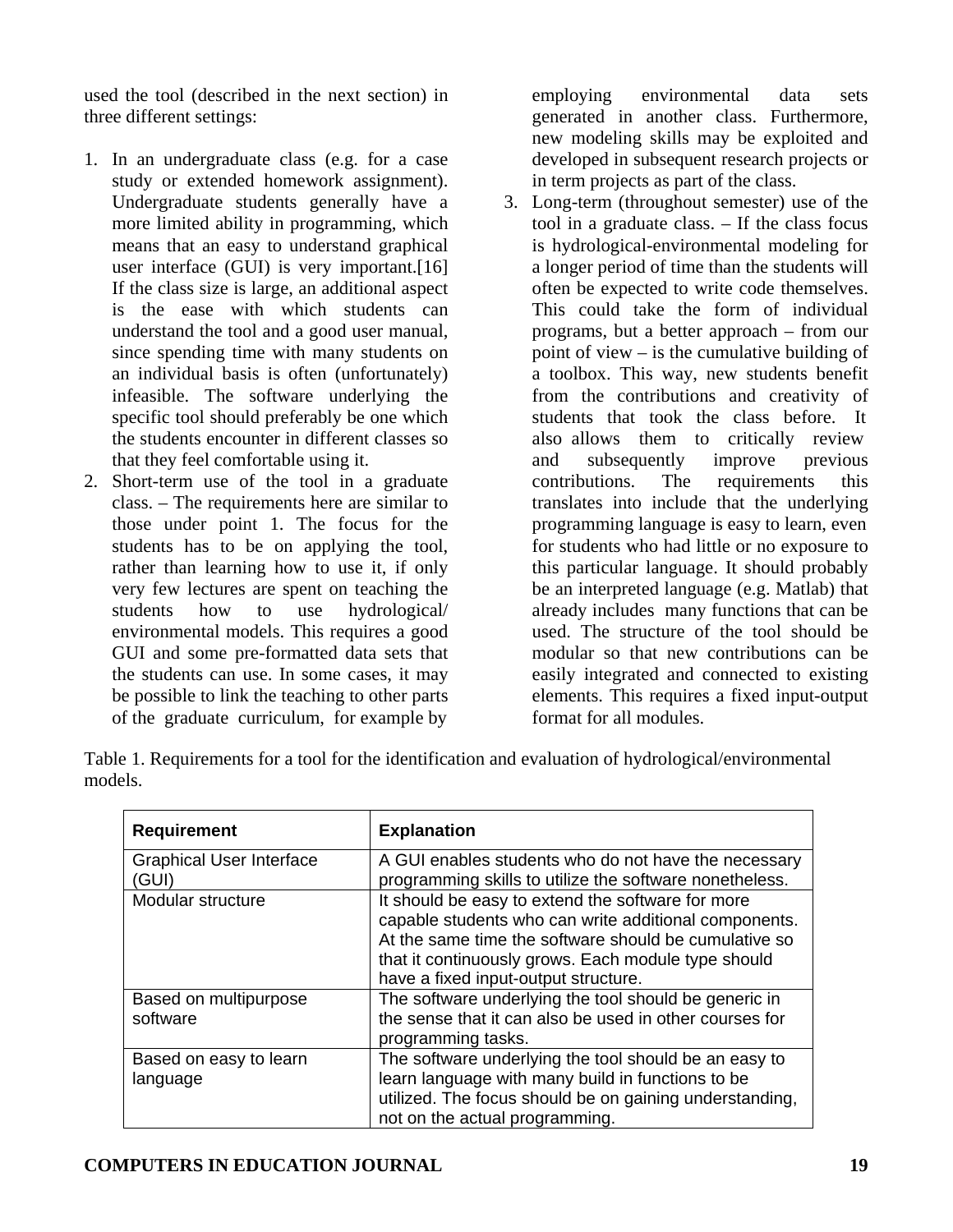The requirements discussed above are summarized in Table 1. Note that commercially available modeling software is not generally flexible enough to meet these requirements, in terms of providing insight into the modeling stages (e.g. exploring model uncertainty), and providing a range of levels of use (e.g. access to underlying code as well as simple GUIs). We will discuss how these requirements can be implemented, using examples of tools specifically designed for teaching and research, in the following two sections.

## **Example 1 - A Tool for Model Identification**

Rainfall-runoff modeling is one of the main tasks in hydrology and models for this purpose often underlie environmental models where water is a key driver of environmental processes. The objective of these models is typically to relate the rainfall falling within a watershed (a topographically defined area) to the runoff leaving this watershed. This could for example be for flood forecasting, for low flow predictions as part of an environmental or ecological study, or to estimate available volumes for water resources planning. The rainfall-runoff modeling procedure is well described by the general procedure given above. A teaching tool for rainfall-runoff modeling is therefore a good example in the context of this paper.

 The rainfall-runoff modeling toolbox (RRMT; Wagener et al.,[11],[14]) is a spatially lumped modeling framework developed to facilitate the identification of model structures for research and teaching applications. The RRMT is a generic modeling framework or shell that facilitates the development and implementation of different models in a modular fashion (Fig. 2). RRMT therefore represents a modeling concept, rather than a specific rainfall-runoff model. It has so far been used widely for research applications,[10],[14],[6]) and for teaching in different classes (see examples below).

The RRMT is implemented in the Matlab programming environment therefore providing access to a vast array of already implemented functions and strong visualization capabilities. This environment allows GUIs to be implemented and provides easy access to the rainfall-runoff models and analysis functions (Fig. 3 & 4). Also, Matlab is often taught to engineering students as part of programming and/or numerical analysis classes. Therefore, the Matlab basis allows classroom use of RRMT at a range of levels. For example, at the higher level of complexity, the user can write a Matlab script to automatically load data, changes model settings, run the model and store the results for many different applications (within the script files, all the components of the modeling process can be varied). Another advantage is that all the data related to one case study (incl. time-series data, definitions regarding which modules have been selected, etc.) are stored in a single file. This file is a Matlab structure array which allows for the storing of different types of numerical and textual information in a tree-type structure. The main benefit of this single file storage is that it simplifies the model set-up tremendously, so that the students do not loose any significant amounts of time during this task.

# **Example 2 – A Tool for Model Evaluation**

The Monte Carlo Analysis Toolbox (MCAT) is a collection of Matlab analysis and visualization functions integrated through a GUI, which extends the capabilities of the RRMT with respect to evaluating model behavior[9], including evaluation of model uncertainties, model performance and underlying model assumptions (Fig. 5). The stochastic analysis of predictions of models of natural systems is of increasing importance in research[8], and in education.[4] The MCAT does so by analysis and visualization of the outputs of Monte Carlo random sampling or a parameter population evolution algorithm. For example, simple 'dotty' plots of model response against parameter values allow the important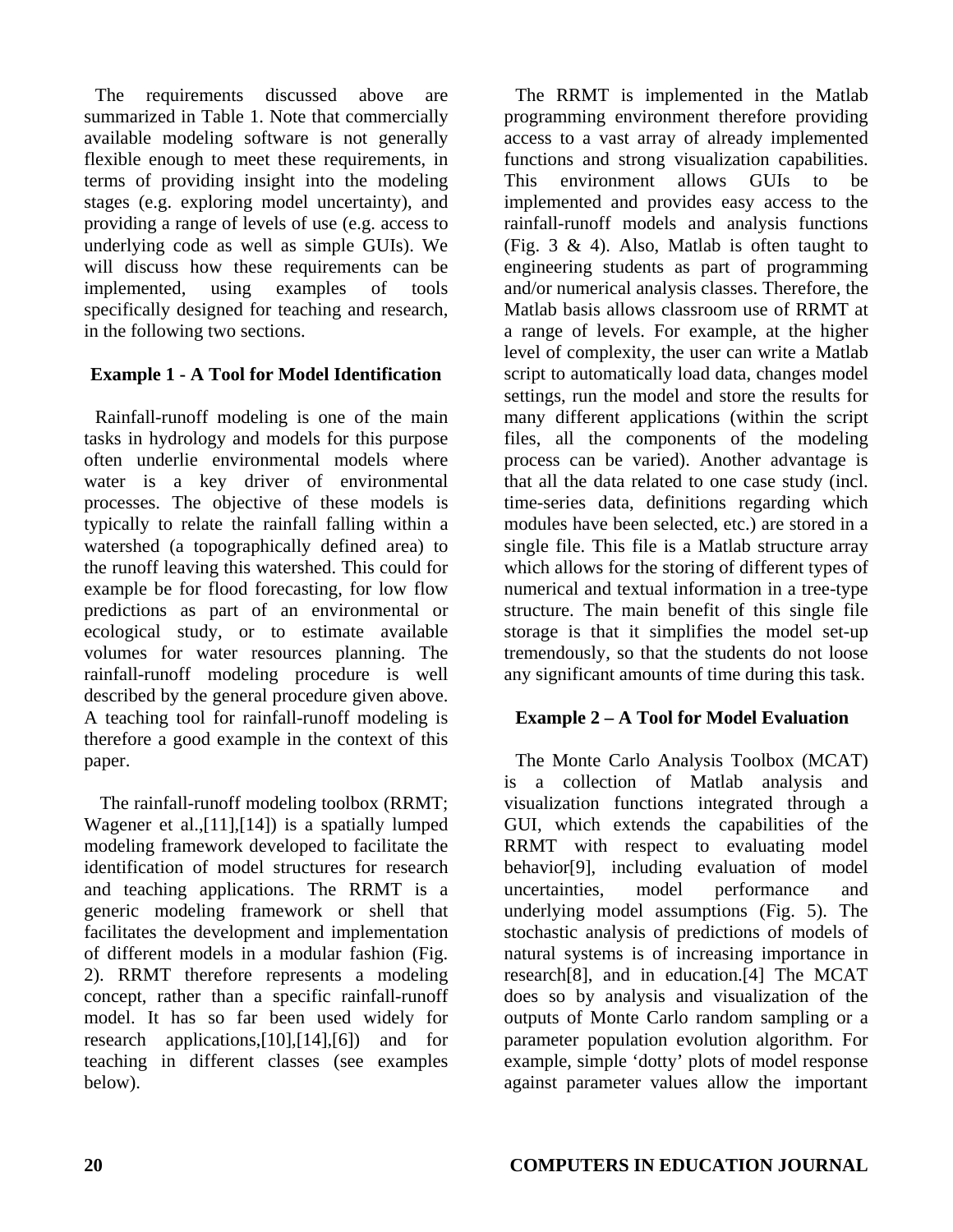Figure 2. Schematic representation of suggested tool architecture.

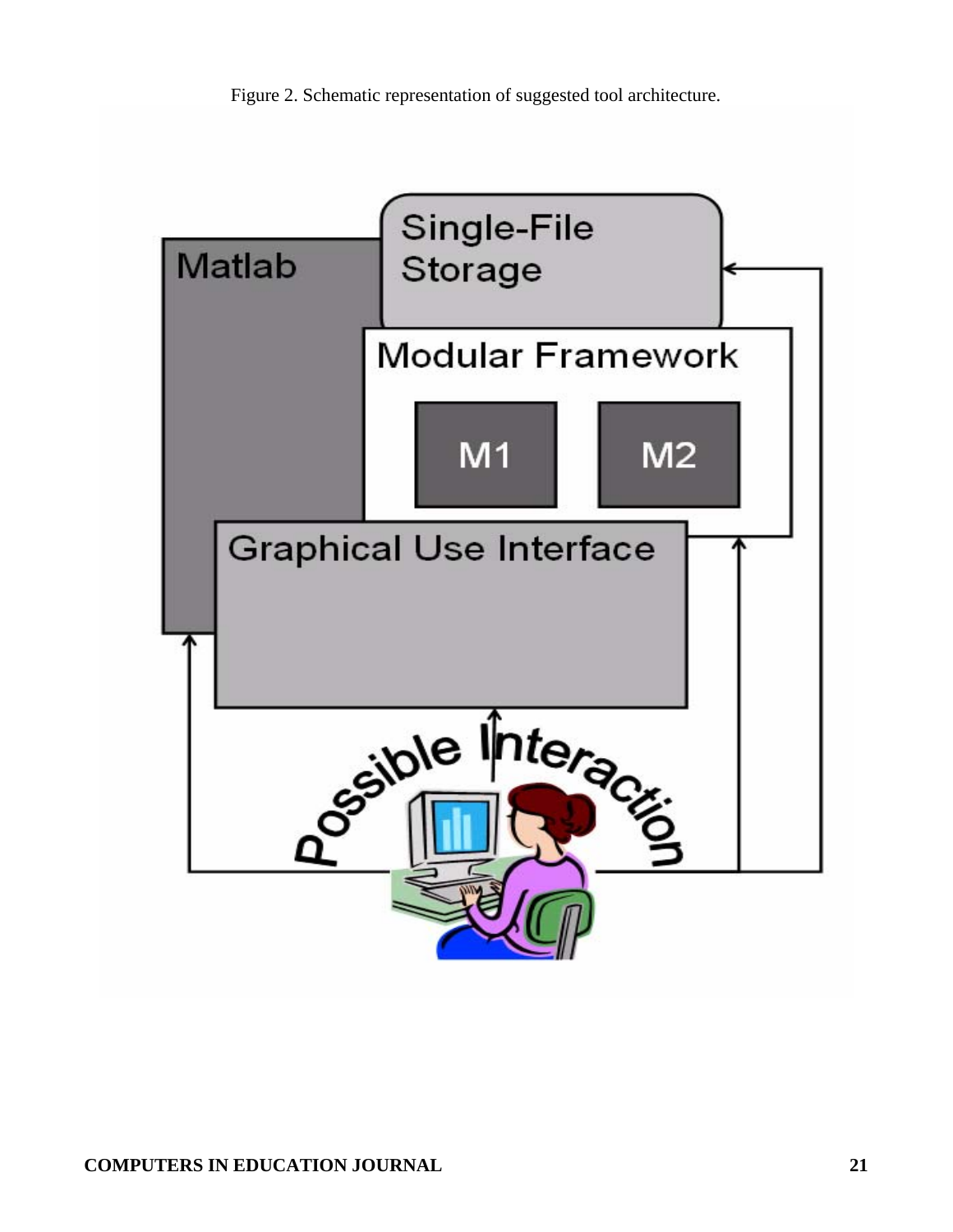

Figure 3. GUI of the Rainfall-Runoff Modeling Toolbox (RRMT) consisting of two parts, the main GUI and a visualization GUI.

Figure 4. Example plot of the RRMT showing the rainfall, effective rainfall, observed and simulated streamflow, and soil moisture storage time-series.

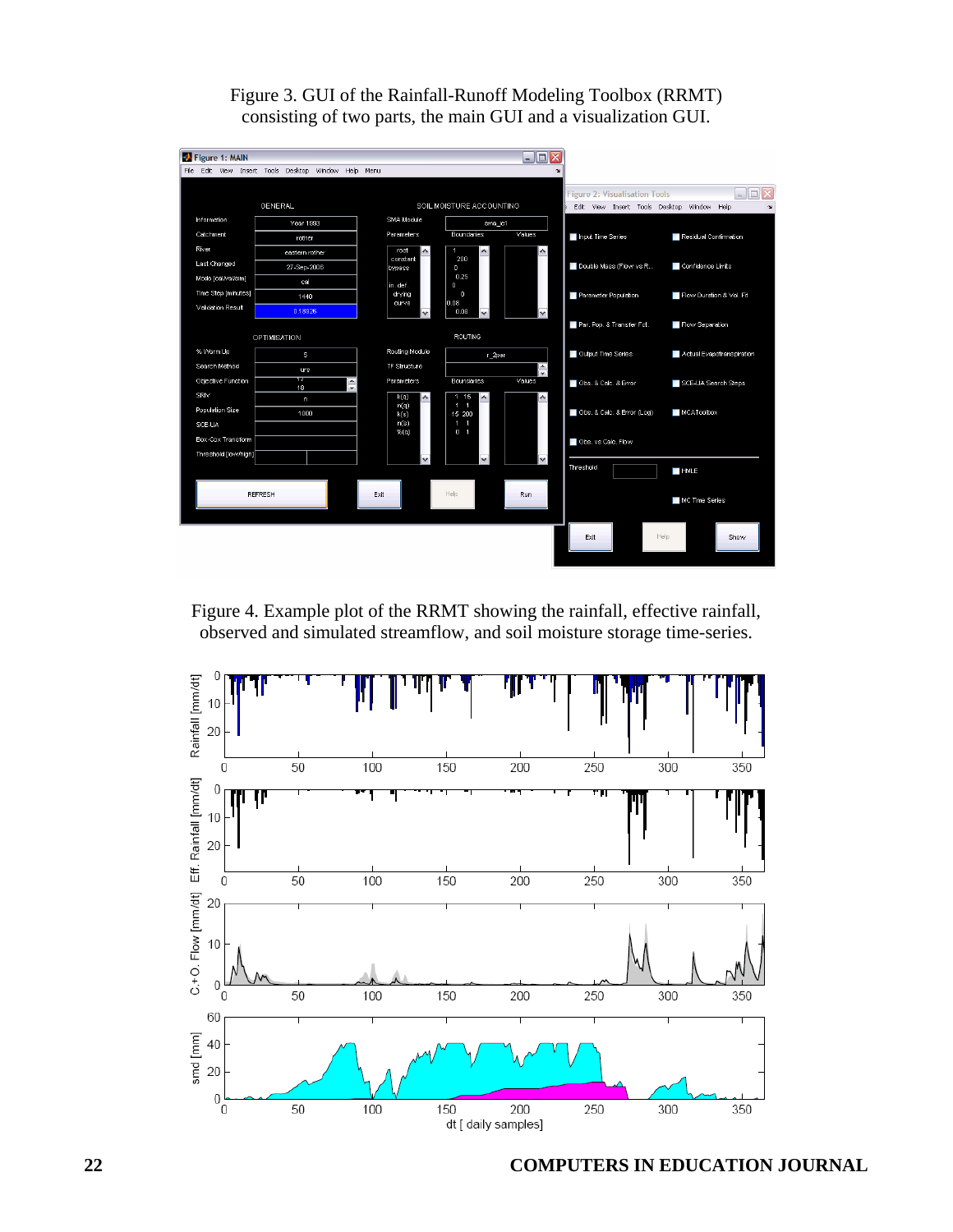

Figure 5. GUI of the Monte Carlo Analysis Toolbox (MCAT).

Figure 6. Example plot of the MCAT showing the popular dotty plots as introduced by Beven[1].

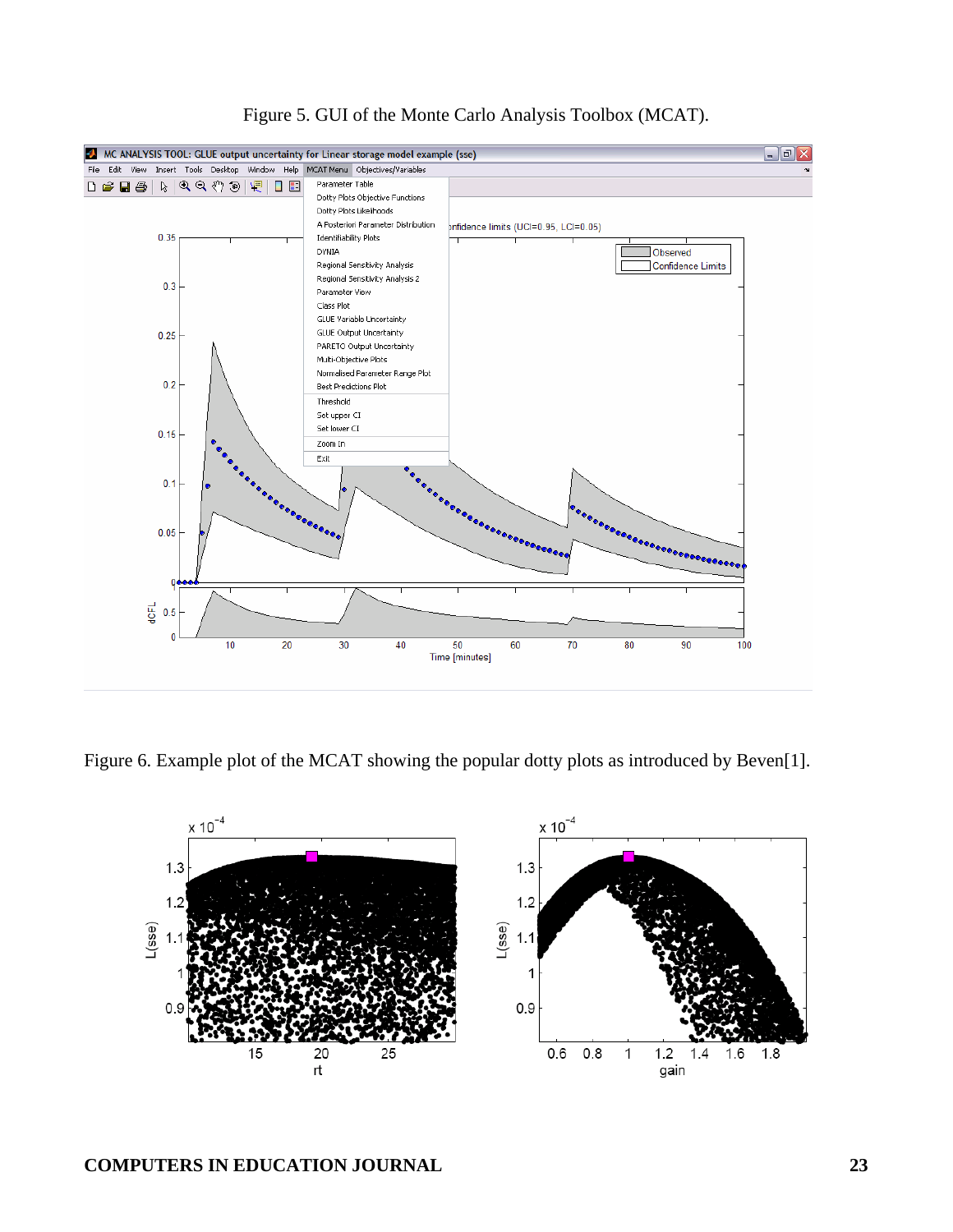parameters to be isolated, and act as the basis for uncertainty analysis [1] (Fig. 6). As well as supporting practical modeling studies, the MCAT enables students to gain insight into model behavior and awareness of how models can be evaluated. Like RRMT, this may be done at a simple level (e.g. review of the dotty plots), or advanced graduate level (e.g. timeseries analysis[12], or by adding new functions). While MCAT can be accessed directly from the RRMT interface, it is not specifically designed for rainfall-runoff modeling, but can be applied (off-line) to the evaluation of any dynamic mathematical model.

In summary, the RRMT and MCAT are examples of computational modeling tools, designed to meet the challenges of teaching environmental and hydrological modeling principles, procedures and skills to engineering students.

## **Experience with RRMT and MCAT with BSc, MEng, MSc and PhD Students**

In the Department of Civil and Environmental Engineering of Imperial College London, RRMT and MCAT are used in both undergraduate (MEng Civil Engineering) and postgraduate (MSc Hydrology) teaching. The MSc Hydrology is a specialist hydrology and water resources qualification, focusing on quantitative hydrology. Towards the end of the 10-week Rainfall-Runoff Modeling module, there are 3 lessons based around RRMT and MCAT, including a 3 hours workshop in the computer laboratory, supplemented by lectures and homework. These workshops are also usually attended by several 1st year PhD students.

The learning objectives of the RRMT and MCAT workshop is to (1) gain experience and understand the context of taught theory; (2) to explore and understand hydrological response and uncertainty via modeling; (3) to develop awareness of key modeling issues through experience with real data; (4) to develop transferable skills and knowledge (in data

analysis, computing and environmental modeling). The students download the RRMT and MCAT from an internet site, as well as a written tutorial, and a library of supporting data. The tutorial teaches the use of the software by example, and requires the students to answer a series of questions on model evaluation, through modeling, data analysis and reference to theory. The students mainly use the GUIs, but are exposed to the full potential of the tools using additional Matlab functions.

The MEng Civil Engineering teaching is to final  $(4<sup>th</sup>)$  year students, taking an elective in Water Resource Engineering. These students have a more limited knowledge of hydrological science than the MSc students. The teaching is of a similar format, but only half the number of hours, and teaching objectives focus on understanding the civil engineering significance of hydrological science and modeling (e.g. climate change impacts on water resources and flooding) using the GUIs.

Ambitious students have appreciated the ability to get behind the interface, to explore the flexibility of the tools, to be both investigative and creative. Many MSc, MEng and PhD students chose to use the software in their research projects.

The MCAT and RRMT toolboxes have so far been used in two graduate hydrology courses in the Department of Civil and Environmental Engineering at the Pennsylvania State University. A future application within an undergraduate course in water resources engineering in the same department is planned.

The two graduate courses show how differently the software can be utilized. The first course is a Surface Hydrology course in which the topic of modeling covers only a short section of one week (3 hours). The short learning curve to understand and work with the toolboxes allows for this section to be taught in a computer lab. Students work in groups of 2 or 3 and learn the modeling process by implementing it step by step. The GUIs allow them to almost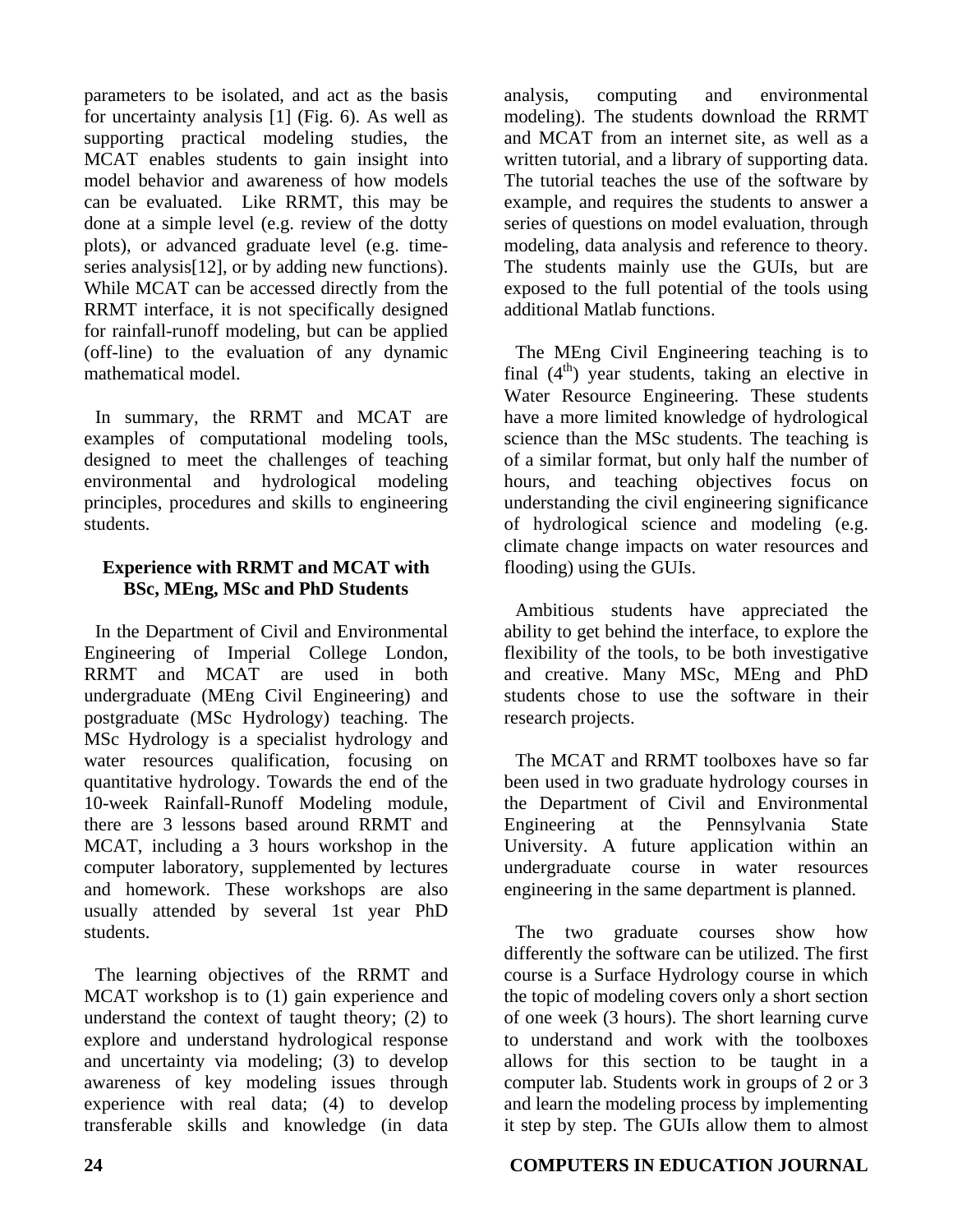immediately focus on understanding concepts and methods, rather than having to spend time on understanding how to load data and use a specific software.

The second graduate course is called Systems Approach to Hydrologic Analysis and provides a semester long introduction to using mathematical models to understand and predict the behavior of natural systems. The students move beyond simply executing the model, but are actually trained on implementing the methods discussed in Matlab code themselves. The role of the toolboxes therefore changes to being a framework that can host new modules that the students add throughout the semester. It is possible to introduce new methods on real examples before the students go off and implement the methods themselves. It also allows them to compare their results. An important element of this course is to help the students to be creative and develop their own methods and visualization tools, rather than simply reproducing what others have done.

#### **Conclusions and Future Developments**

The increasing importance of mathematical models of hydrological and environmental systems in engineering practice and in research requires a formalized training on how to build and use these models. Such training is slowly becoming part of curricula in civil and environmental engineering departments. This training should establish a thorough understanding of the modeling process, including an understanding of uncertainties, and model capabilities and limitations. To achieve this objective, it is necessary to have flexible software tools that focus the attention on understanding concepts and procedures, rather than on a particular software. This paper breaks the modeling process into two main components – model identification and model evaluation – describes requirements for tools for teaching these components, and introduces two Matlab toolboxes as examples. The RRMT and MCAT

toolboxes have been used in graduate and undergraduate education in the UK (Imperial College London) and in the USA (Pennsylvania State University), and have proven to be easy to use and flexible teaching tools. Both toolboxes are available for download free of charge from the Hydroarchive website at http://www.sahra.arizona.edu/software/index\_m ain.html.[7]

#### **Acknowledgements**

We thank the following individuals for different contributions to the development of the methods, and tools and other teaching material discussed in this paper: Howard Wheater, Josh Kollat, Barbara Orellana, Hyosang Lee, Peter Young, Keith Beven, and Matthew Lees.

#### **References**

- 1. Beven, K. J. 2005. A manifesto for the equifinality thesis. *Journal of Hydrology,* 320 (1-2), 18-36.
- 2. Gupta, H.V., Beven, K.J. and Wagener, T. 2005. Model calibration and uncertainty estimation. In Anderson, M.G. et al. (eds.) Encyclopedia of hydrological sciences. John Wiley & Sons Ltd., Chichester, UK, 1-17.
- 3. Kirshen, P.H., Vogel, R.M. and Rogers, B.L. 2004. [Challenges in Graduate Education in](http://ase.tufts.edu/cee/faculty/vogel/challenges.pdf)  [Integrated Water Resources Management.](http://ase.tufts.edu/cee/faculty/vogel/challenges.pdf) *Journal of Water Resources Planning and Management*, 130(3), 185-186.
- 4. Hossain, F. and Huddleston, D. A proposed computer-assisted graphics-based instruction scheme for stochastic theory in hydrological sciences. *Computers in Education Journal*, in Press.
- 5. Jakeman, A.J., Letcher, R.A. and Norton, J.P. 2006. Ten iterative steps in development and evaluation of environmental models. *Environmental Modeling & Software*, 21, 602-614.